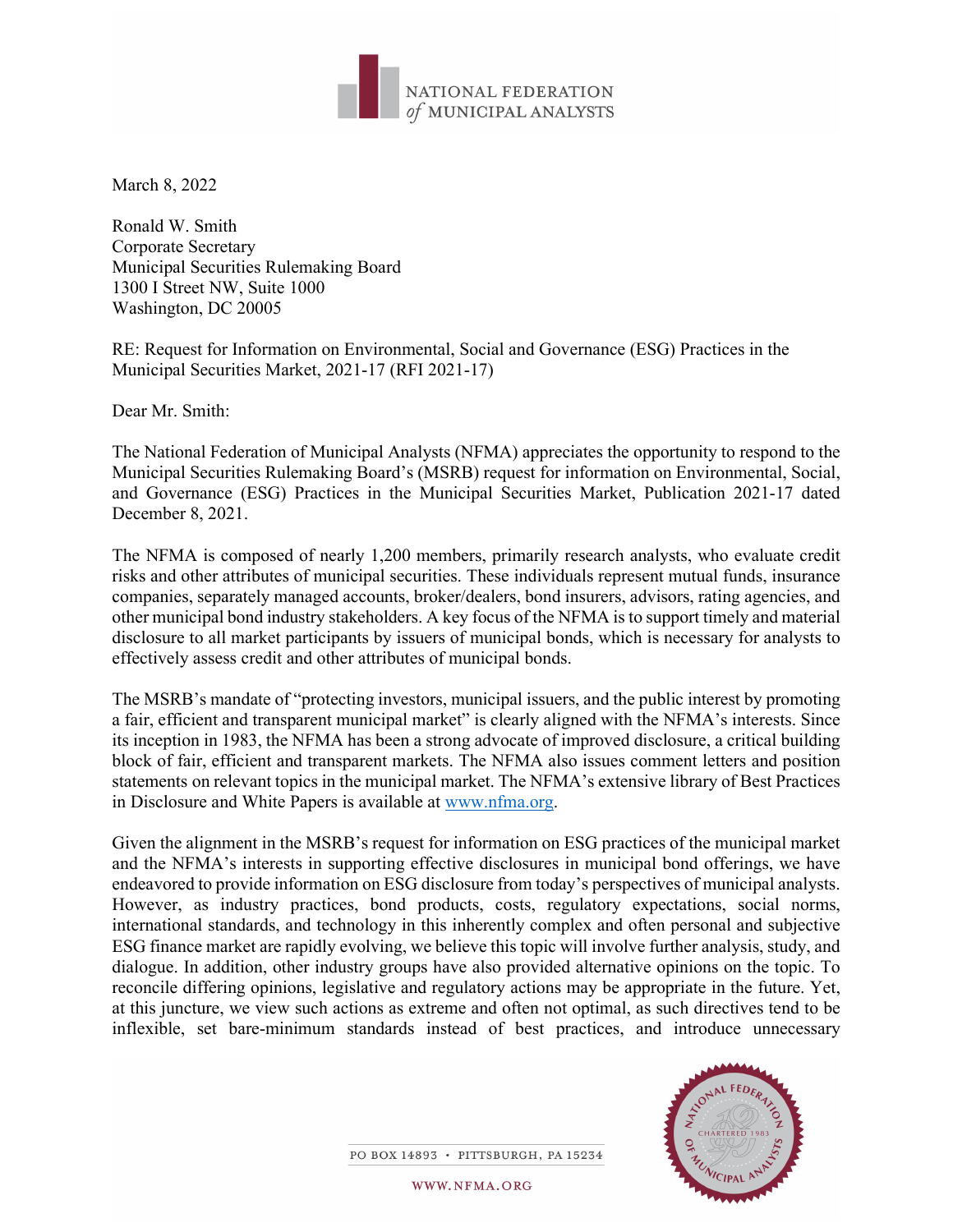compliance costs throughout the system.

We will address the MSRB's questions within the following four sections focusing on the importance of material, timely, and accurate disclosure in municipal securities regarding ESG-related risk factors, ESG-related practices, and associated data:

| Section 1. | $ESG$ -related information <sup>1</sup> to assess credit quality for all municipal bonds |
|------------|------------------------------------------------------------------------------------------|
| Section 2. | Evaluation of "ESG-Labeled Bonds" for investors with Impact/Sustainable                  |
|            | mandates                                                                                 |
| Section 3. | Equitable access to relevant, comparable, and forward-looking ESG-related                |
|            | information                                                                              |
| Section 4. | Specific recommendations and suggestions to enhance a fair, efficient and                |
|            | transparent municipal market                                                             |

### **Clarity on Multi-Faceted Needs for ESG-Related Information is Required to Make Progress on ESG Disclosure**

The NFMA notes the common conflation of three separate ESG-related disclosure needs that are driven by three distinct analytical intentions for the use of ESG-related information. We identify these three separate and sometimes overlapping analytical perspectives that are driving increased requests for enhanced ESG-related information as: 1) ESG-related information that is necessary to evaluate credit quality; 2) ESG-related positive impact metrics that are requested for ESG-labeled bonds and by impact-driven investors; and 3) ESG-related information that allows asset managers, not necessarily just impact investors, to employ screens for specific ESG-factors, score bonds with internal ESG rating scores, or comply with fund or company-level ESG mandates and targets. Related to this third perspective, the investor community is increasingly taking a more deliberate approach to deploying capital consistent with various standards and commitments to sustainable financing initiatives without necessarily identifying themselves as proactive impact investors.

The ESG-related disclosure needs for each perspective differs. In our responses, we have carved out Section 1 to delve more deeply into ESG-related information needed for credit analysis, and Section 2 to discuss disclosure needs of ESG-labeled bonds (and impact-driven investors). The NFMA recognizes that the third perspective, while important, is quite broad and enhanced ESG disclosures will largely depend on management's views of the ESG-related matters that are most relevant to their entity.

### **SECTION 1. ESG-RELATED INFORMATION TO ASSESS CREDIT QUALITY FOR ALL MUNICIPAL BONDS**

The NFMA believes that ESG-related information that contributes to the evaluation of creditworthiness

<span id="page-1-0"></span><sup>&</sup>lt;sup>1</sup> As defined by the MSRB in the RFI, ESG-related risk factors, ESG-related practices, and associated data are collectively referred to as "ESG-related information".



PO BOX 14893 · PITTSBURGH, PA 15234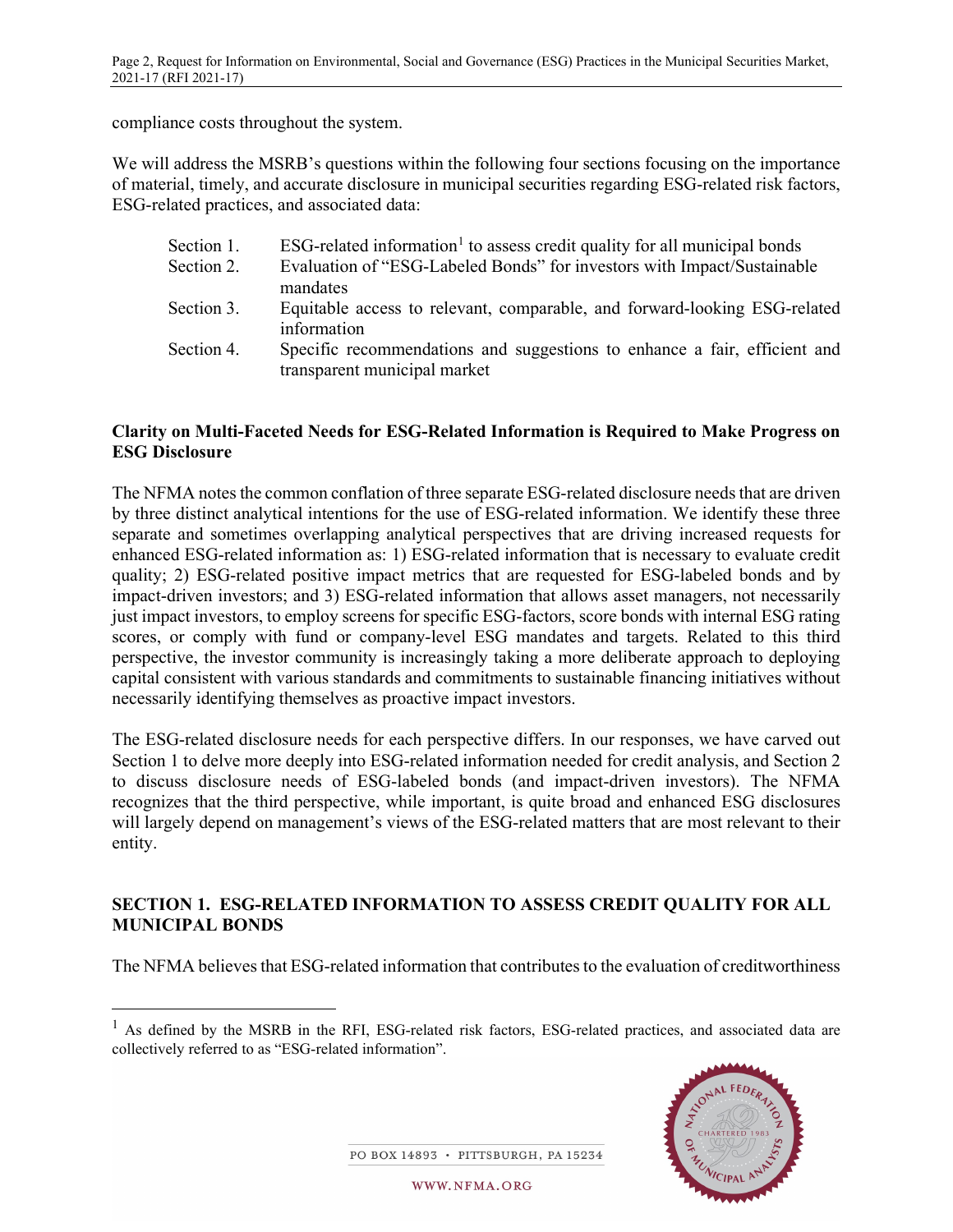of bond issuers is material to investment decisions for municipal securities. In fact, some ESG-related information has always been embedded in municipal credit and risk analysis and investment decisions, even it was not necessarily divided into the "E", "S" and "G" categories. The movement toward this demarcation reflects the increased impact that certain ESG-related risks may have on an issuer's creditworthiness. For example, wildfires, storms, employee discrimination suits, investment portfolio oversight practices, and other ESG-related risks have impacted the credit profiles of several municipal bonds in the recent past.

There is strong investor demand for information on how a municipal issuer interacts with and is impacted by: " $E$ " – climate change and other environmental factors; "S" – its customers, resident population, and labor force; and "G" – how these factors are influenced and determined by its governance structure as well as its management oversight and operating and capital strategies. A key point is that municipal analysts are looking to the issuer community to provide information that explains how management addresses ESG risks. Investors generally do not need to know of every imaginable ESG risk facing issuers, but increased consistency and insight into how management is prepared to respond to ESG-related risk is important.

#### Materiality of ESG-related information

On the topic of materiality, the NFMA acknowledges that specific ESG factors and their relevance and materiality vary significantly depending on the municipal sector and geographical location – a water/sewer system's ESG exposures and risks in the West will differ greatly from those of a transportation system in the Northeast, a local or state government in the South, an energy supplier outside of the mainland U.S., or public university in the Midwest. While specific ESG factors will differ, the concept of materiality does not. Material ESG-related risks are those that may impact an issuer's short-, medium-, or long-term financial viability and thus, its ability to repay its debt obligations.

The NFMA believes that some level of standardization regarding material ESG risks can be attained with continued industry collaboration. We believe there would be numerous benefits to investors and issuers to standardize basic expectations, while leaving flexibility for sector-specific matters. Small and large issuers alike would benefit from avoiding one-off, potentially disparate investor demands if standard disclosure met most investors' needs. Further, more robust, standardized disclosure would support transparency in the markets and reduce opportunity for asymmetric information, given that some issuers may currently refrain from disclosing information that a prudent person would deem material due to misunderstanding of the importance of certain ESG-related information.

While the NFMA acknowledges that some smaller issuers may have capacity constraints that limit their ability to deal with appropriate ESG risk disclosures, they remain responsible for timely, robust disclosures. Even for these issuers, it is critically important for material ESG risks to be thoughtfully considered and disclosed, as in many instances these same issuers more operationally and financially vulnerable to ESG risks. There are various products and services, several from not-for-profit entities, to assist them with such disclosures.



PO BOX 14893 · PITTSBURGH, PA 15234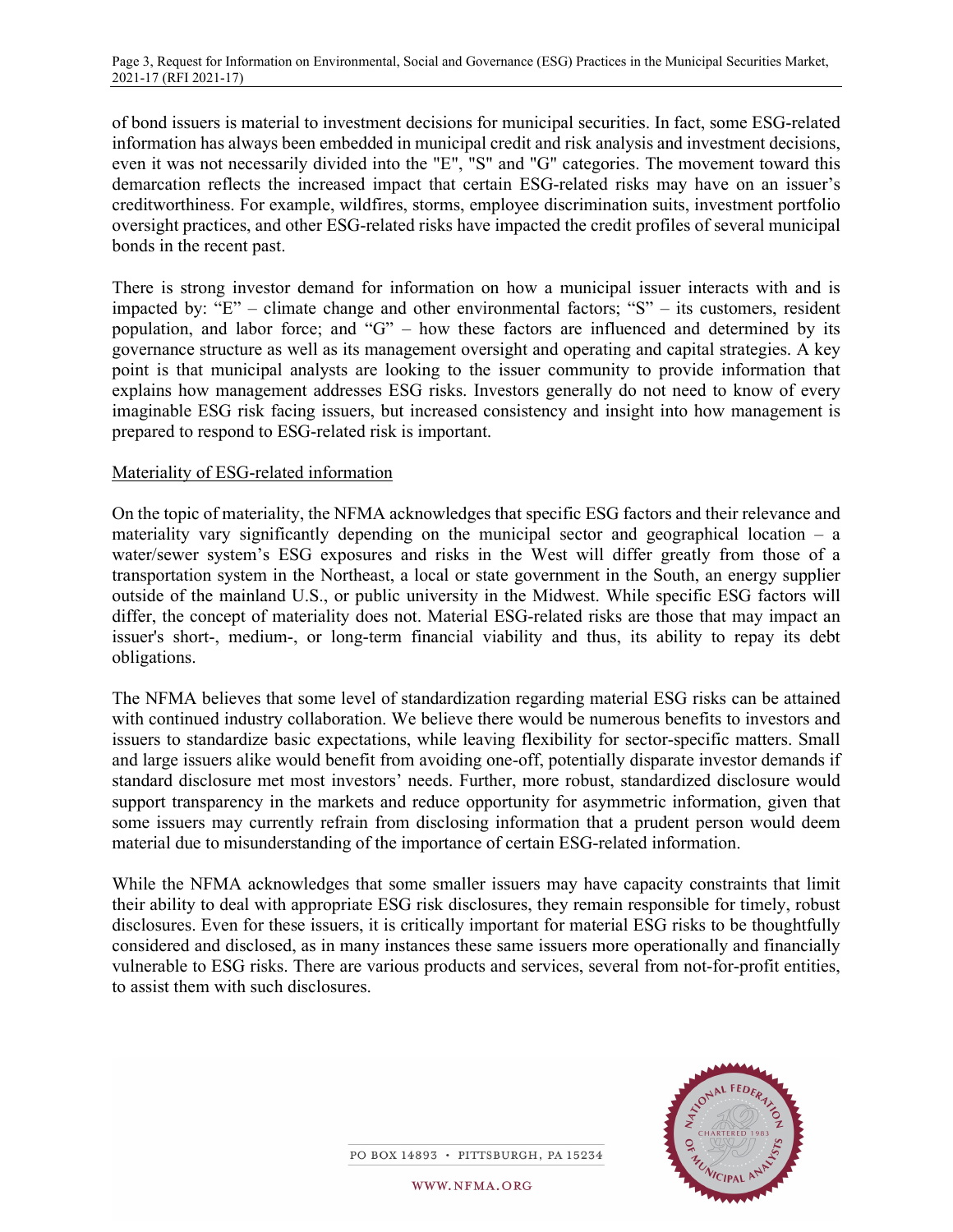E – The ESG factor that may be the best first target for more consistent, robust, and standardized disclosure

The ESG factor that we believe already transcends sectors in terms of materiality with some degree of consistency is environmental risk. Environmental risk comes in two forms: the physical exposures to Mother Nature in the form of hurricanes, floods, drought, wildfires, and the like; and transition risk, which applies to an entity's costs, requirements, and even relevance (e.g., a coal mining facility), as the world transitions to a lower carbon society.

The NFMA believes that climate risk can impact property values and insurance premiums, income levels, operating and tax revenues, migratory patterns and operating and capital expenditures; all of which can affect the creditworthiness of borrowers and pose a systemic risk to the municipal bond market more broadly.

Yet, despite the acknowledged broad risk of climate change to the municipal market, to date, issuers have not been directed to transparently share the material, historic impacts of climate-related events such as hurricanes, flooding, water availability and management, or wildfire risk on their economic bases, population, and financial and debt profiles. We recommend, at a minimum, that such historical impacts be disclosed in municipal bond offering statements.

Regarding transition risks, while there is disagreement over the outputs of climate modeling tools, there is concurrence that we have entered a time of climate transition as the globe strives to fulfill sovereign net zero targets. As such, the material nature of this transition will have a significant impact on a broad swath of the municipal market; yet, like physical climate risks, there is no requisite guidance on how issuers should identify and disclose the material nature of these risks. We recommend that management discussion of how their entity is addressing transition risk is noted in bond offering statements.

### Certain S&G risks also apply to all municipal issuers, and should be addressed

While environmental risks stand out as the most widespread ESG factor with pervasive credit implications, other ESG-related issues are well-recognized regarding the potential for broad material financial impact, including cybersecurity risks and labor force issues. However, transparent and accessible issuer disclosure is lacking.

On cybersecurity risk alone, in our *White Paper on Best Practices in Cybersecurity Risk Disclosure for State & Local Governments in Municipal Offerings (November 2020)*, the NFMA noted the ad hoc and incomplete nature of issuer disclosure, along with the lack of SEC guidance on this systemic issue to municipal issuers in comparison to public companies. For the NFMA, the widespread nature of cyberattacks, potential for broad public harm, significant issuer financial repercussions and the recognized need for strong management strategies to address this risk, clearly call for issuer disclosure guidance. We affirm that sentiment for other ESG-related issues.



PO BOX 14893 · PITTSBURGH, PA 15234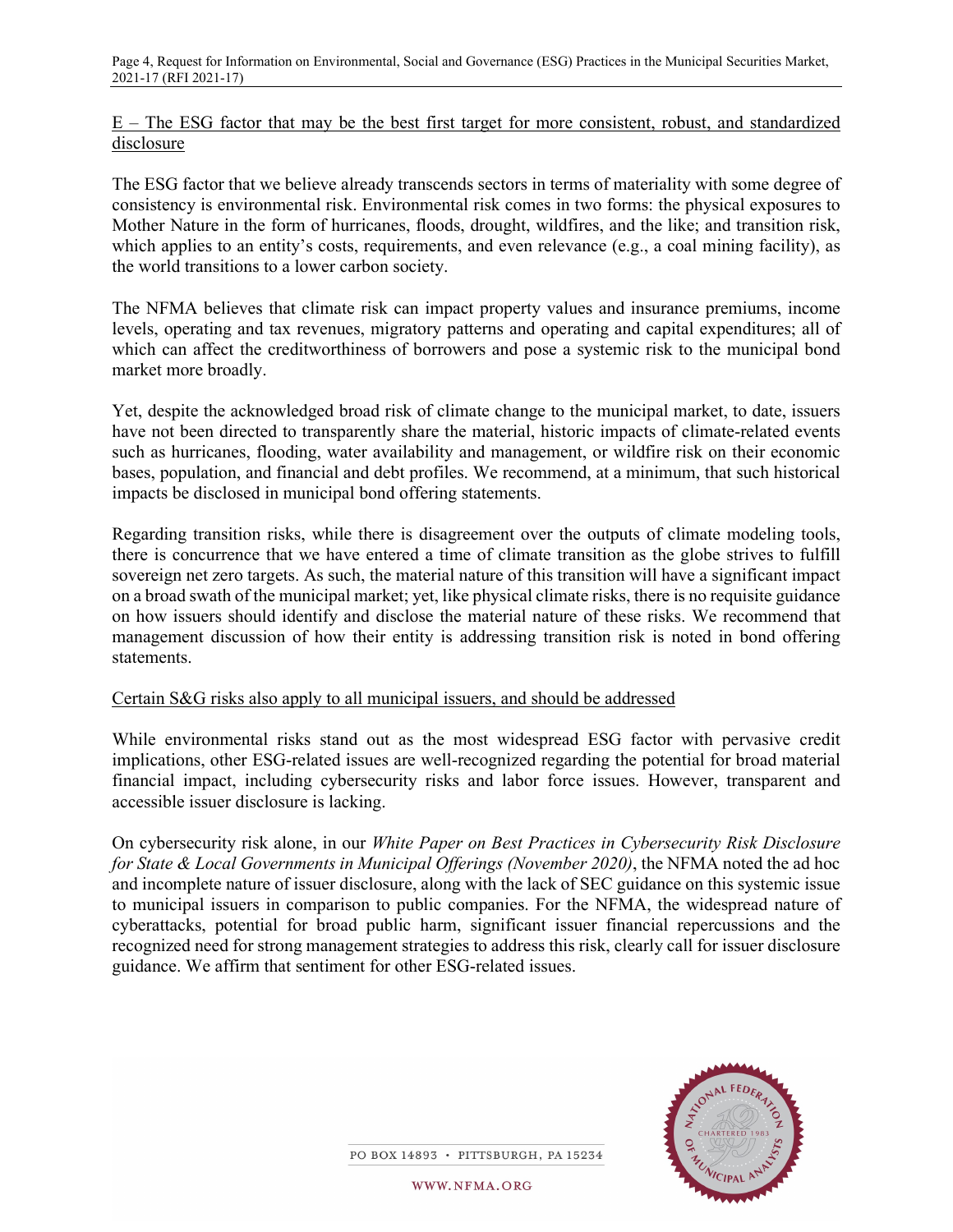#### Convergence with existing standards and collaboration to develop needed guidance

Given the need for both sector-specific guidance, as well as unified framework for assessing climate risk more broadly, we recommend taking a similar approach to establishing frameworks for disclosures to what we have seen in the corporate market with the Sustainability Accounting Standards Board  $(SASB)<sup>2</sup>$  $(SASB)<sup>2</sup>$  $(SASB)<sup>2</sup>$  and the Task Force on Climate Related Financial Disclosures (TCFD)<sup>[3](#page-4-1)</sup>. SASB provides industry-specific guidance on identifying and reporting on ESG factors that are most material to specific industries. TCFD is a complement to SASB and provides a framework for assessing and reporting on climate-related risks and opportunities, understanding that the materiality of climate risk transcends sectors and should be a key consideration for virtually all issuers. Organizations such as CDP (formerly the 'Carbon Disclosure Project')<sup>[4](#page-4-2)</sup> and the Government Finance Officers Association  $(GFOA)^5$  $(GFOA)^5$  have already started to think through what a TCFD-like framework could look like for municipal issuers, working closely with investors and issuers alike, which we suggest as a useful starting point to establishing consensus.

### Format of ESG disclosures

The NFMA endorses the inclusion of material ESG risks in offering documents for all municipal bonds to assess creditworthiness of issuers and in post-issuance disclosures. The NFMA is agnostic as to where in the offering documents it is included (e.g., risk disclosures, appendices), as long as it is included. Analysts prefer acceptable ESG-related information and disclosure to be common practice in the offering documents and in post-issuance disclosures.

# **SECTION 2. EVALUATION OF "ESG-LABELED BONDS" FOR INVESTORS WITH IMPACT/SUSTAINABLE MANDATES**

In this section, the NFMA is responding to the MSRB's request for information related to "ESG-Labeled Bonds," or bonds for which proceeds are dedicated towards specific environmental and/or social impact goals. Such bonds are marketed as Green, Social and Sustainability/Sustainability-Linked Bonds (rather than the term ESG-Labeled Bonds), and collectively, we will refer to them in this letter as "Impact Bonds" or "Labeled Bonds".[6](#page-4-4)

### Types of additional information for Impact Bonds

In addition to ESG-related information that is used to assess credit quality, there is an expectation of another layer of disclosures for Impact Bonds, regardless of the bonds being self-designated or designated by a second-party verifier. This information focuses on the specific environmental and/or social benefits that are targeted by bond proceeds and is of particular importance for fund managers

<span id="page-4-4"></span><sup>6</sup> Impact Bonds are a growing subset of the U.S. municipal bond market. In 2021 alone labeled bonds constituted more than \$47 billion, nearly 10% of total municipal bond issuance, according to data extracted from Bloomberg.



PO BOX 14893 · PITTSBURGH, PA 15234

<span id="page-4-0"></span><sup>2</sup> <https://www.sasb.org/>

<span id="page-4-1"></span><sup>&</sup>lt;sup>3</sup> [Task Force on Climate-Related Financial Disclosures | TCFD\) \(fsb-tcfd.org\)](https://www.fsb-tcfd.org/)

<span id="page-4-2"></span><sup>4</sup> <https://www.cdp.net/en/info/about-us>

<span id="page-4-3"></span><sup>5</sup> <https://www.gfoa.org/materials/marketing--bonds-esg>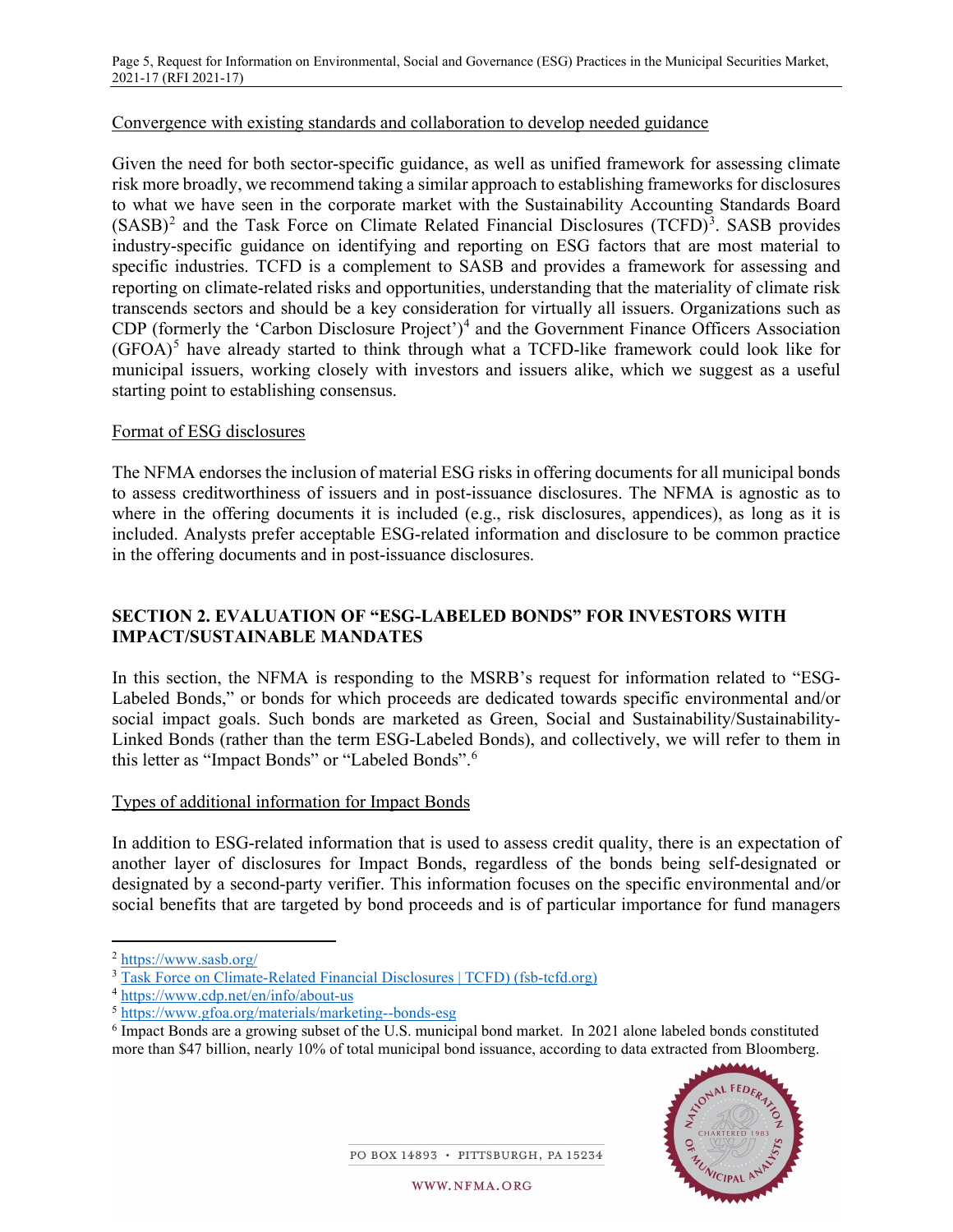who are investing on behalf of environmental or social funds or mandates. Additional information most useful to investors of Impact Bonds include:

- In the Preliminary/Final Offering Statement:
	- o Qualitative information related to a municipal entity's environmental and/or social governance practices, policies, planning, and procedures is critical, and is at least as important as quantitative data. This information will include how the project financed by the labeled bond was evaluated and approved. Specific to the municipal market, investors cite a need for disclosure regarding municipal entities' environmental/social strategies and policies, including what zoning, tax incentives, user-based fees, or regulations a municipality implements to protect or improve the environment or meet social goals.
	- o Quantitative information including specific, measurable impact goals above the baseline status. For Impact Bonds that finance individual projects, these metrics should focus on impacts of the individual projects but may also note the entity-level goals and impacts. For Impact Bonds financing broader social or entity-level goals, entity-level data may suffice.
- Post-issuance (and for secondary market trading):
	- o Project/construction status disclosures: While we expect most construction projects to provide updates related to progress and completion, for Impact Bonds it is highly important to disclose deviations from the project plan if the environmental or social impact will be delayed or altered from the original plan.
	- o Use of proceeds certifications: Certification that proceeds were used to fund the stated project(s). Issuers likely track this already, either for IRS arbitrage rules for taxexempt bonds or for taxable bond issuances (based on crossover investor expectations).
	- o Actual impact achieved vs. goals, annually or as described in offering documents
	- o All post-issuance project and impact reports should be posted in clearly designated documents on EMMA.

### Convergence with existing standards

The NFMA supports some level of convergence and harmonization of standards while addressing the unique and varied attributes of U.S. municipal issuers. One global set of standards frequently cited is The International Capital Market Association's (ICMA) Green Bond Principles, Social Bond Principles, Sustainability Bond Guidelines and Sustainability-Linked Bond Principles<sup>[7](#page-5-0)</sup>. Further, several funds and issuers worldwide align to the United Nations' Sustainable Development Goals  $(SDGs)^{8}$  $(SDGs)^{8}$  $(SDGs)^{8}$  so addressing how bond proceeds also align to the SDGs is helpful. There is growing emphasis on targeting improvements to one or more of the SDGs while doing "No Significant Harm" to any of the other SDGs. For example, investors may consider the positive impact of an affordable housing development under SDG 11, "Sustainable Cities and Communities", but not necessarily if the development negatively impacts biodiversity, a goal of SDG 15, "Life on Land". For the subset of

<span id="page-5-1"></span><sup>8</sup> <https://sdgs.un.org/goals>



PO BOX 14893 · PITTSBURGH, PA 15234

<span id="page-5-0"></span><sup>7</sup> Sustainable Finance | ICMA » ICMA - [International Capital Market Association \(icmagroup.org\)](https://www.icmagroup.org/sustainable-finance/)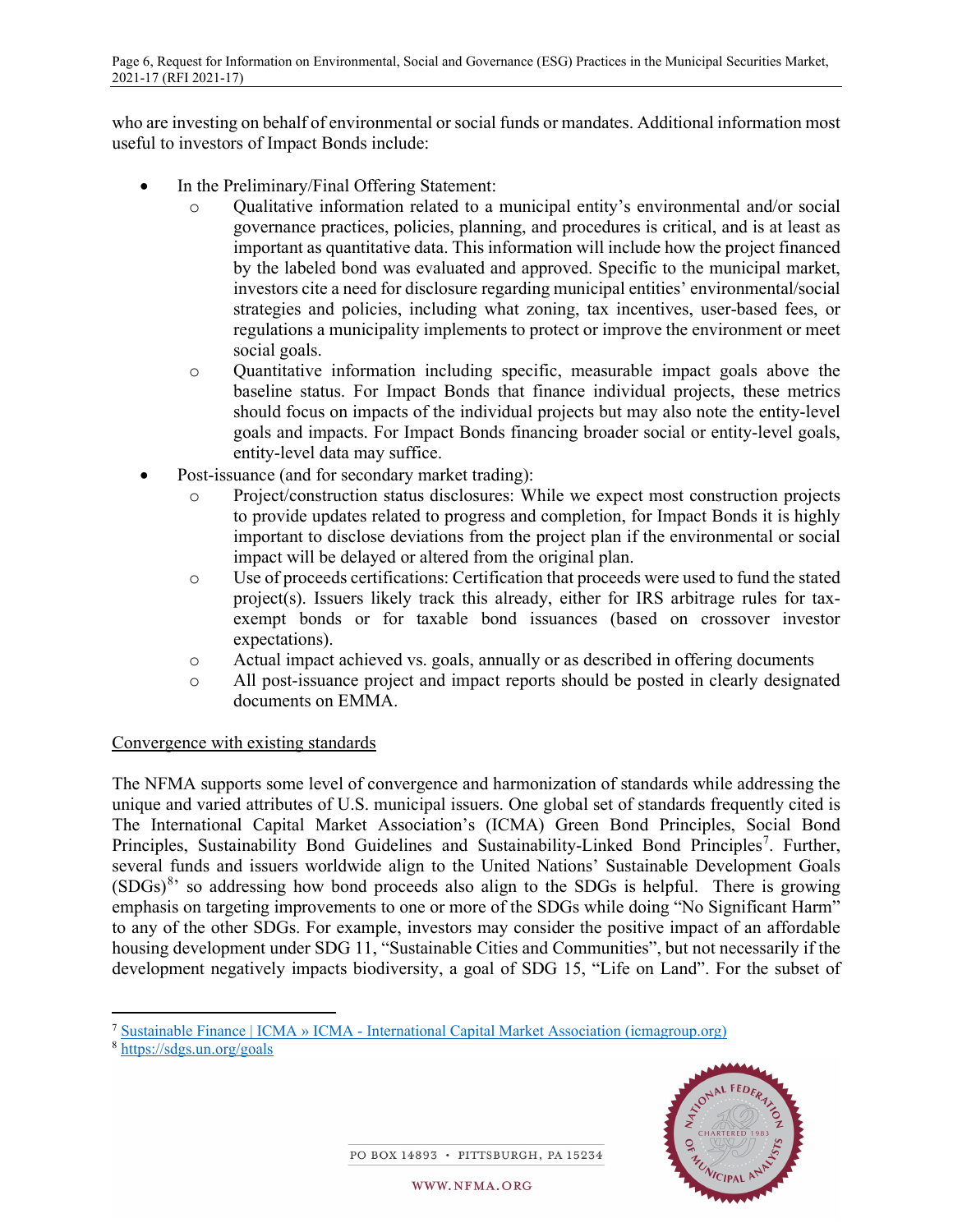Labeled Bonds identified as Green Bonds, the Climate Bonds Initiative (CBI)<sup>[9](#page-6-0)</sup> outlines a set of standards that are used by several second party verifiers to certify several municipal bonds under CBI's consistent protocols.

The global standards cited above are good starting points to frame issuers' disclosures. However, specific metrics most useful to U.S. municipal Impact Bond investors will vary somewhat according to the type of municipal project financed, the type of Impact Bond (Green, Social, Sustainability), and specific investor mandates.

### Role of second-party opinions

Second-party opinions and external certifications on Impact Bonds are useful, but not entirely sufficient, to meet the needs of impact-focused investors. Some investment firms, particularly those without in-house ESG-impact evaluation teams, recognize some (but not all) certifications as sufficient criteria for their impact mandates. Like credit rating agencies, second-party opinions from firms that employ consistent, transparent methodologies with detailed evaluation reports consistent with these methodologies are most credible to investors. Second party opinions that deem, for example, any water utility bond as a Green Bond, are less useful.

Some investors required direct disclosure of underlying impact goals and achievements to consider these bonds in their environmental-impact portfolios. Therefore, to achieve maximum marketability for issuers' Impact Bonds, the NFMA strongly endorses the direct disclosure, in Preliminary/Final Offering Statements and on EMMA, of underlying qualitative and quantitative information described above, *even for bonds with second-party ESG opinions.*

Compared to Green Bonds, investment mandates and goals for Social Bonds are quite varied and often more subjective. For this reason, the NFMA also recommends direct disclosure to investors regarding underlying goals and achievements of Social Bonds, even for those bonds with second-party opinions.

### Additional benefits to issuers of direct disclosure of impact information to investors on EMMA

In addition to providing direct information to investors to allow them to validate a bond as meeting their investment mandates, direct disclosures to investors are particularly useful for issuers in sectors that may seem counter to having a designation as Green or Social (e.g., airports and certain power/energy providers). A clean-energy project financed by bonds issued by a more traditional fossilfuel dependent entity, for example, would garner greater inclusion in Green Bond portfolios with the types of disclosures suggested herein.

There are considerable differences in opinion, even among NFMA members, whether refunding bonds that are labeled should be included in impact portfolios. Again, for maximum marketability for an issuer's refunding bonds in impact portfolios, disclosure regarding original use of proceeds, construction/project status, ongoing impacts achieved are important considerations.



PO BOX 14893 · PITTSBURGH, PA 15234

<span id="page-6-0"></span><sup>9</sup> <https://www.climatebonds.net/>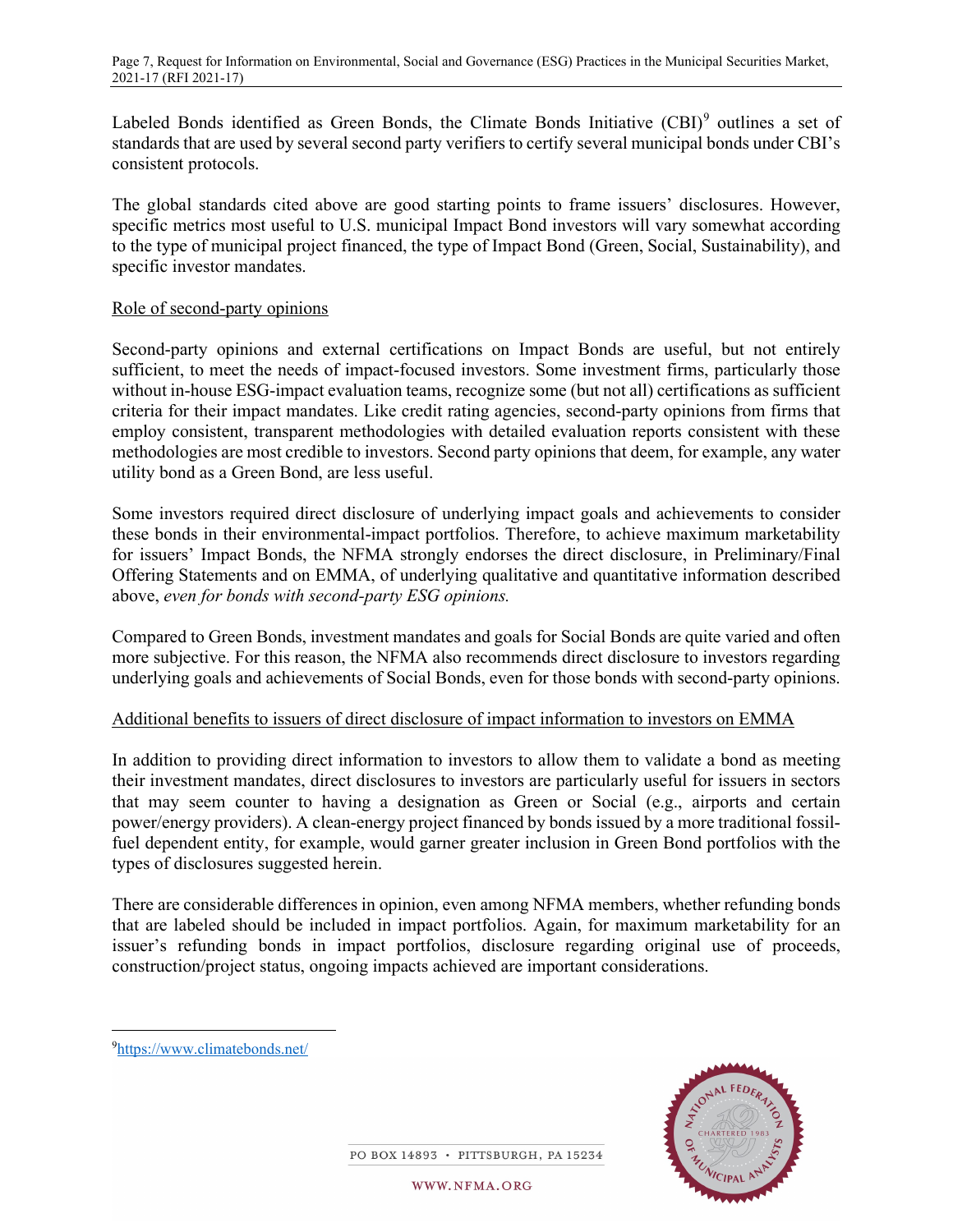Further, investors are increasingly assigning impact scores (e.g., 1-10) for bonds in their impact portfolios, rather than strictly identifying a bond with an on/off switch as green/not green or social/not social. For these internal impact scores, direct disclosure to investors is necessary.

Finally, investment firms themselves are often subject to fund-level or mandate-level impact reports across all the bonds in their impact portfolios. Fund managers must select bonds with clear, accessible, comparable, and timely disclosure on actual impact achieved to aggregate impact information for fundlevel reporting. Again, clear disclosure directly to investors on EMMA would provide maximum benefits for issuers that desire their bonds to be included in impact portfolios.

# **SECTION 3. EQUITABLE ACCESS TO RELEVANT, TIMELY, COMPARABLE, AND FORWARD-LOOKING ESG-RELATED INFORMATION**

The NFMA posits that market transparency is hindered by inefficiencies in locating material, comparable ESG-related information, even event-driven and material ESG information, when such events occur. Locating pertinent ESG information on municipal issuers – if it exists at all – is a major challenge, complicated by a myriad of free and fee-based ESG data subscriptions, many of which do not address the qualitative information municipal analysts need to assess credit risk or evaluate impact for designated portfolios. As discussed in Section 1 for all municipal bonds and in Section 2 for Impact Bonds, access to this information is paramount to making informed investment decisions.

The NFMA strongly endorses robust, material disclosures, including ESG-related disclosures, to be made initially at the point of sale of the security – as aggregated within the offering statement – and on a post-issuance basis, on EMMA. Despite the clear needs of the investor community for, and the increasing materiality of, ESG-related information that directly impacts the credit quality of municipal bonds, Preliminary/Final Offering Statements and Continuing Disclosure Agreements (CDAs) have yet to integrate ESG disclosures (and for Impact Bonds, progress against issuers' stated ESG goals). As stated earlier, we do not believe regulatory action is warranted at this time, however, it is incumbent on the issuer community to keep the investor community apprised of ESG-related events. We think this can be accomplished through voluntary disclosure on an interim basis. We also support considering amendments or modernization to outdated CDAs to include ESG-related disclosures.

We firmly believe ESG-related factors or events have the potential to pose systemic risk to the municipal securities market. Rather than listing possible events, impossible to foresee, we note that the approach taken by a joint statement issued by then Chair of the Securities  $\&$  Exchange Commission (SEC) Jay Clayton and then Director of the SEC's Office of Municipal Securities Rebecca Olsen. The statement, entitled *The Importance of Disclosure for Our Municipal Market* (Joint Statement), was published May 4, 2020 in response to the coronavirus pandemic, and was highly effective in helping the usually opaque municipal bond market function during this time of high uncertainty. Many issuers presented ad-hoc, unscheduled updates to operational and financial performance, including *projected* performance, to all market participants. These disclosures were essential to the fair and effective functioning of the municipal markets. The NFMA believes such guidance is applicable to ESG-related risk disclosures. Interim disclosures on EMMA provide an opportunity for nearly real-time disclosures. Further, interim disclosures provide important operational and financial updates in advance of

W<sub>CIPAL</sub>

PO BOX 14893 · PITTSBURGH, PA 15234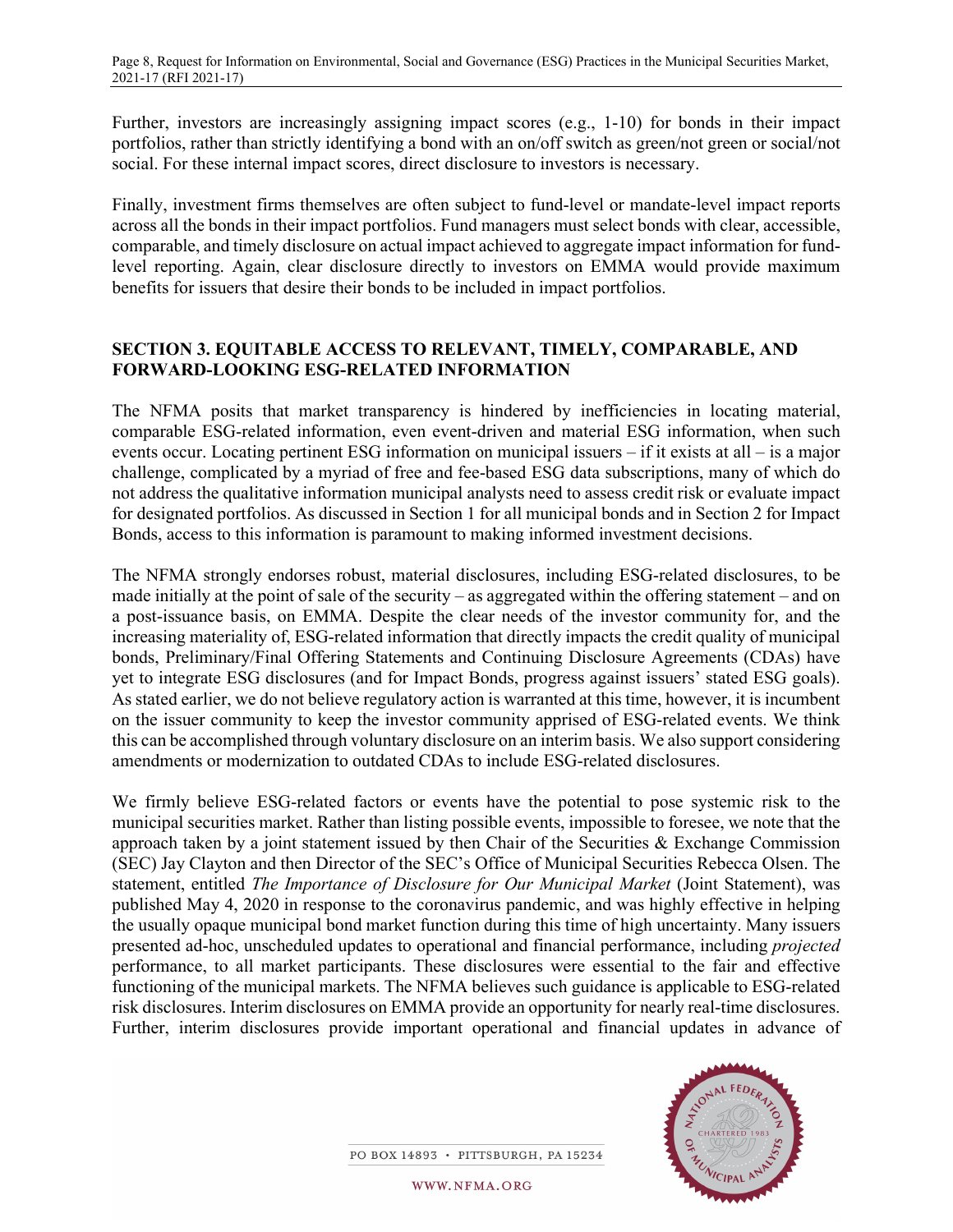disclosure commitments that can lag the close of a fiscal year by as much as 270 days. This transparency, in turn, increases confidence in the municipal markets, particularly during times of crisis, allowing investors to trade municipal securities. Interim, voluntary disclosures are effective at closing information gaps between filing statements.

In another example of interim disclosures related to climate events that helped to provide timely, relevant, and material credit information to the market, many senior housing providers provided interim disclosures when they were forced to evacuate their entire resident bases and staff during a recent Florida hurricane.

The NFMA endorses the use of EMMA to post all voluntary ESG-related disclosures and related impact reports for Green, Social, and Sustainability bonds issued in the municipal market. While feebased systems are available to some investors, EMMA's accessibility for both individual and sophisticated investors allows for the level playing field for information. We note some suggestions to make EMMA easier to search and use in Section 4. Currently, investors are seeking ESG-related information from a cumbersome variety of issuer websites, and often cannot find what they need. Further, these informational sources may not be specifically related to each issuer's unique situation, a nuance that only the issuer can accurately relay to the market.

## **SECTION 4. SPECIFIC RECOMMENDATIONS AND SUGGESTIONS REGARDING ESG-RELATED INFORMATION TO ENHANCE A FAIR, EFFICIENT AND TRANSPARENT MUNICIPAL MARKET**

The NFMA acknowledges recent improvements to municipal bond disclosure practices from the amendments effective in 2019 to the SEC Rule 15c-2-12 material event notices and through enhancements to EMMA. At this juncture, the NFMA would like to encourage the MSRB to consider the following additional enhancements to EMMA, or to note the following recommendations:

- The NFMA believes that a "safe harbor" proclamation for ESG-related information, much like the SEC's Joint Statement, could be vastly helpful in facilitating ESG-related disclosures both in primary market offering statements and in interim, post-issuance disclosure.
- The NFMA believes that EMMA is capable of housing disclosure beyond that specifically required by Rule 15c2-12. With forthcoming additional disclosures associated with ESGrelated securities, the NFMA looks forward to proposed enhancements to EMMA which will address the EMMA system's accuracy, functionality, and usability. Such enhancements would increase the flow of information and improve market efficiency.
- Posting of Preliminary Offering Statements on EMMA, prior to pricing, would ensure that all market participants, including holders of parity bonds, have equal access to the latest disclosure document of an issuer. Whether the bond issue is competitive or negotiated, this would enable all investors interested in bidding/purchasing the bonds who might otherwise have been excluded from participation. This would also provide the most current disclosures for an issuer in advance of their CDA filing date and could be linked to parity and related obligor securities.
- The NFMA encourages the development of enhancements to the input dashboard used by



PO BOX 14893 · PITTSBURGH, PA 15234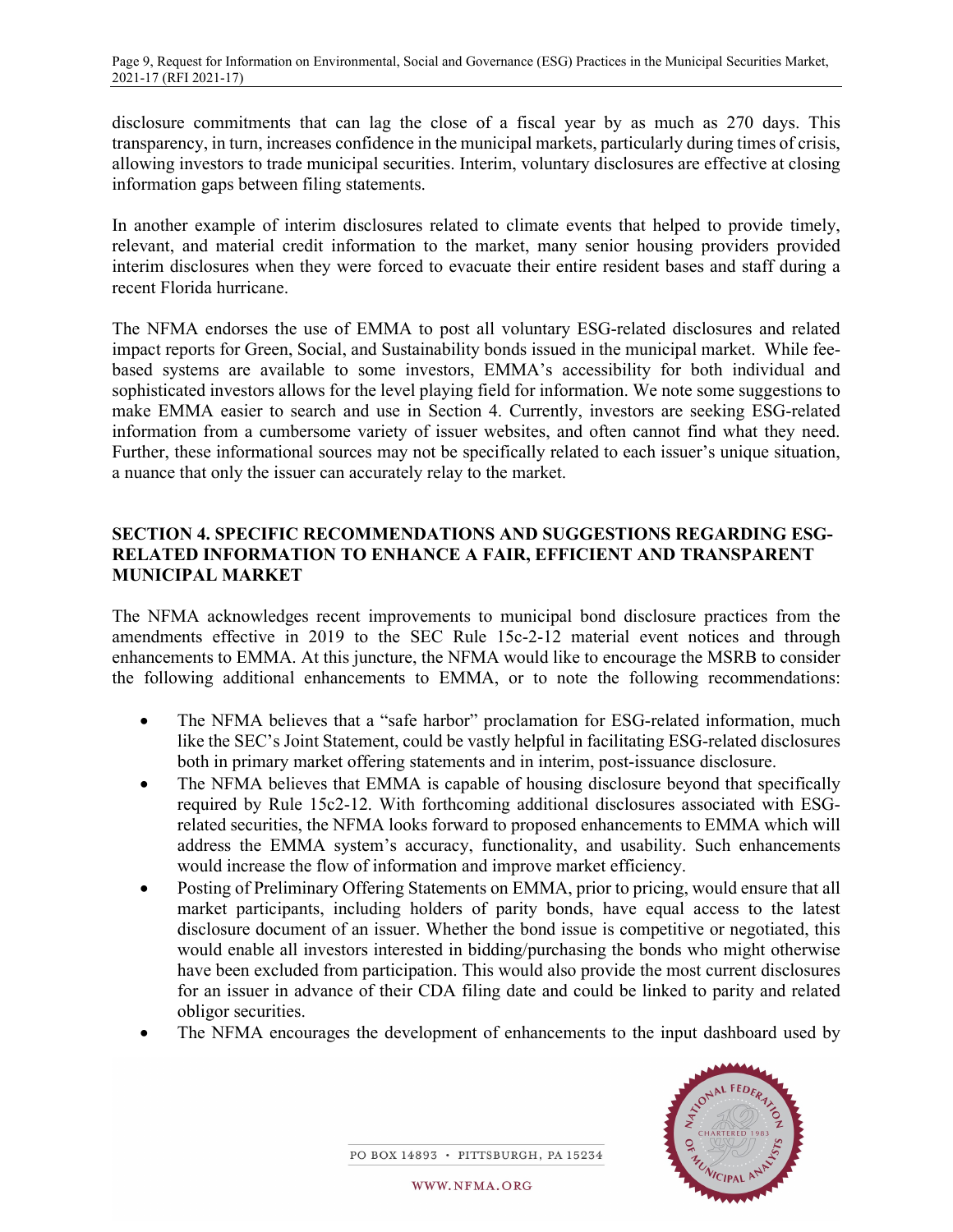issuers or their advisors whereby voluntary, interim disclosures and ESG risk disclosures can be appropriately labeled, categorized accurately and easily searched for on the obligor, issue, and project level. An ESG tab for all separate ESG disclosure would be useful.

- We encourage development of procedures to reduce errors and enhance consistency, as well as correction of document filing errors and mislabeling.
- All information should be posted according to the obligor and/or 8-9-digit CUSIP, not the issuer.
- The NFMA requests that the sources of any data or information from an independent thirdparty provider that the MSRB includes on EMMA is clearly identified, reliable, and verified for accuracy. Providing access to this kind of often expensive, comprehensive, third-party data on EMMA is supportive of creating a level playing field of information for investors. However, the NFMA would like to request that any third-party data also includes transparency regarding any methodologies employed to interpret data, and for this to be clearly noted on the relevant EMMA page(s). The NFMA supports the MSRB's safeguards to prevent and identify technical glitches in integrating third-party data, as unreliable or inconsistent data is worse than no data at all.
- While the NFMA does not discourage additional data or information on EMMA that is related to sustainable investing, such as the new ESG indicator on EMMA's New Issue Calendar Page, other versions of this feature would be vastly more useful to municipal analysts:
	- o Rather than have an ESG indicator on bonds in EMMA's New Issue Calendar Page, an indicator for bonds that are labeled as Green, Social, or Sustainability bonds would be most useful in the search function of EMMA. Ideally, the search could be conducted for bonds of a particular second-party opinion verifier or to find/screenout bonds that are self-designated, as well.
	- o Any indicator of a bond's ESG label status can provide the data about how a bond is being marketed, but the important information that is necessary for municipal analysts evaluating Impact Bonds is the underlying data, reports, strategies, second party opinion reports, and management governance practices surrounding the impact in question. A separate EMMA page related to ESG-related information could house these reports. There are paid databases that currently house this kind of information for labeled municipal bonds, but as paid databases are not accessible to all municipal investors.
	- o An ESG-related page for each municipal obligor on EMMA could also incorporate embedded links to other web sites/organizations that provide ESG-related information. This includes obligor-specific data from the U.S. Environmental Protection Agency, Federal Emergency Management Association, ICMA and Climate Bonds Initiative.
- The NFMA recommends formation of an industry working group to collaborate on ESGrelated disclosure.

The NFMA acknowledges that disclosures and metrics are expected to evolve and be refined over time. Nevertheless, investors need to be able assess issuer ESG risks and impacts, year-over-year, and be able to compare issuers against others with similar ESG-related risks. This is another reason why a dedicated tab on EMMA would be ideal.



PO BOX 14893 · PITTSBURGH, PA 15234